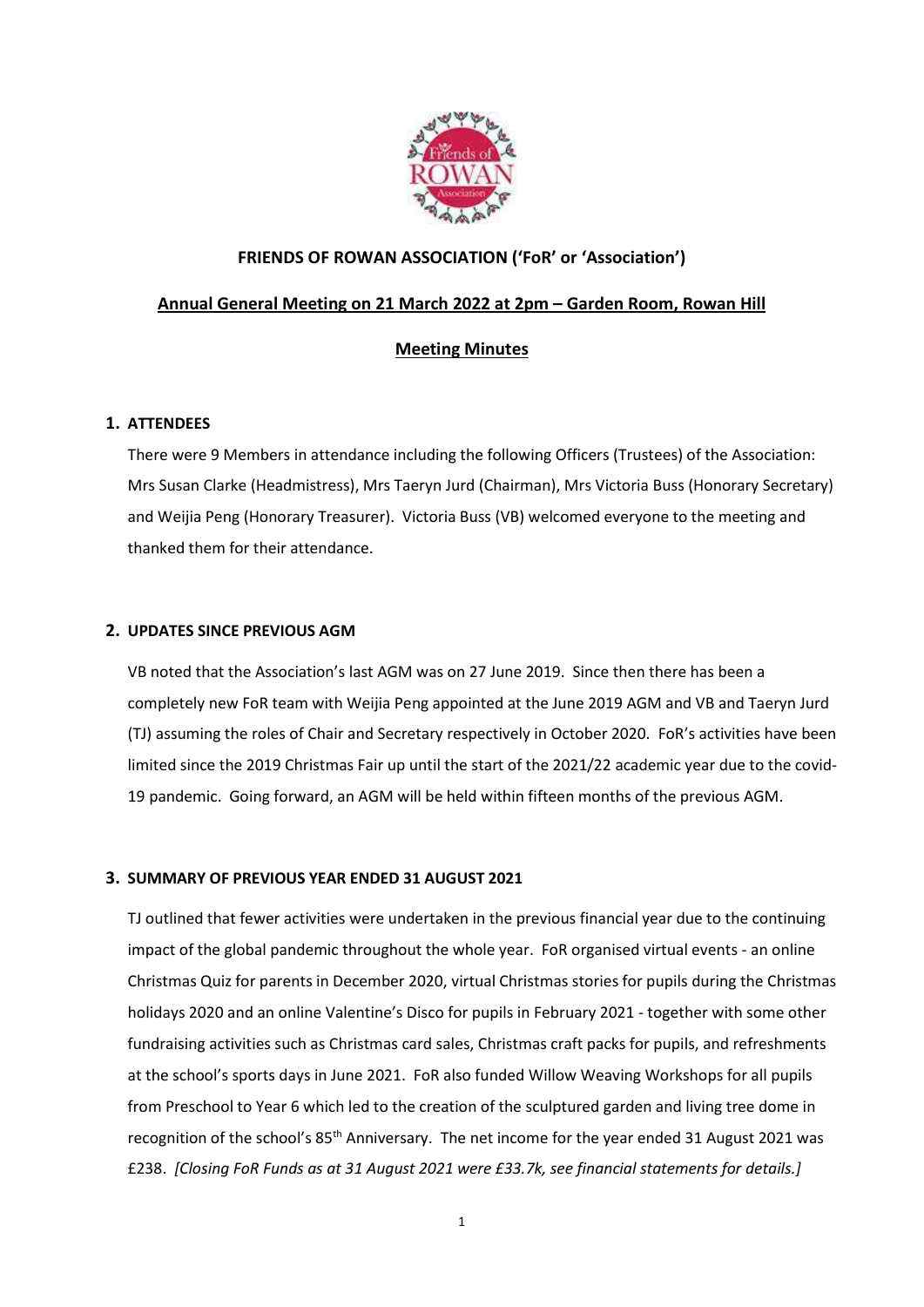# 4. RETIREMENT OF EXISTING OFFICERS AND COMMITTEE MEMBERS

- (a) Other than Mrs Clarke, as an ex-Officio appointee, all the Officers and Committee members retired from the Committee (as required under the Association's rules as registered with the Charity Commission for England and Wales).
- (b) Weijia Peng did not stand for re-election and was thanked for all her hard work over the years for FoR.

# 5. VOTING OF COMMITTEE OFFICERS (TRUSTEES)

- (a) Taeryn Jurd was unanimously re-elected as Chairman.
- (b) Victoria Buss was unanimously re-elected as Honorary Secretary and unanimously elected as Vice-Chairman.
- (c) Alex Leighton-Davies was unanimously elected as Honorary Treasurer.

# 6. VOTING OF COMMITTEE MEMBERS

Deborah Allen was unanimously elected as a Committee member.

# 7. APPROVAL OF FINANCIAL STATEMENTS

The accounts for the year ended 31<sup>st</sup> August 2021 (as previously circulated to parents on 16 March 2022) were approved. PMN: Copy available on FoR website: https://www.rowanprepschool.co.uk/parents-information/friends-of-rowan

# 8. APPOINTMENT OF INDEPENDENT EXAMINER FOR 2021/22 ACCOUNTS

Under the Charity Commission Rules, the annual accounts of the Association should be scrutinised by an independent examiner if its annual income is over  $£25,000<sup>1</sup>$ . The previous year's income was under £25,000<sup>2</sup> but FoR may exceed this figure for the year ending 31<sup>st</sup> August 2022. Under the FoR Rules, the appointment of such an independent reviewer (if required) and their remuneration is to be voted

 $^1$  (A full audit would be required if the Association's annual income was over £1million, or if gross assets are over £3.26million and annual income over £250,000.)

<sup>&</sup>lt;sup>2</sup> An independent review of the 2020/21 accounts was performed by Wei Zhang ACA in any case, as a matter of good practice.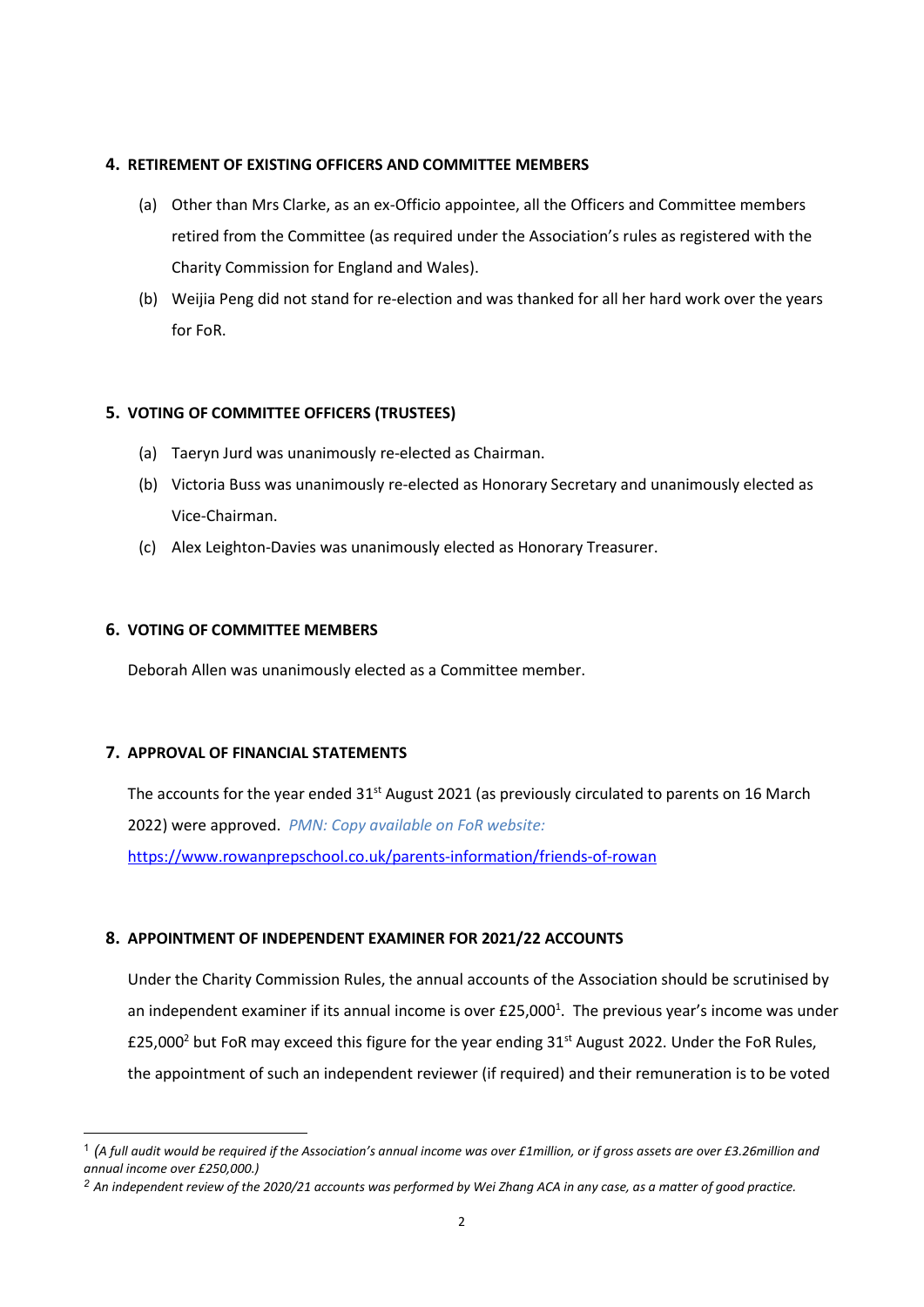on at the AGM. However, as we are not sure at this stage who the independent examiner will be (if required) nor what they will charge, it was unanimously agreed that (as in prior years) the Committee could approve this without further reference to the Members.

#### 9. BANKING MATTERS

- (a) Signatories: It was agreed that Donna Cuff (ex-Honorary Treasurer) and Weijia Peng be replaced as bank signatories by Taeryn Jurd and Alex Leighton-Davies. It was also agreed that Donna Cuff and Weijia Peng be replaced by Alex Leighton-Davies for the purposes of online payment systems used by the Association (including Paypal, and Zettle used by FoR for taking card payments).
- (b) Address for Communications: It was agreed that Weijia Peng's home address be replaced by that of Alex Leighton-Davies for all banking purposes.

#### 10. PROGRESS YEAR TO DATE

#### EVENTS

It was FoR's intention to hit the ground running at the start of the new academic year and organise events to bring Rowan families together. VB provided the following summary of 2021/22 events to date, including 3 events during a very busy and successful Autumn Term:

- (a) The Late Summer Fair (25 September 2021) was well attended and received great feedback. We will use learnings from the event for the upcoming Summer Fair this June. Raised £5.5k.
- (b) The  $85<sup>th</sup>$  Anniversary Ball at Denbies Wine Estate (6 November 2021) for Rowan parents and staff was also well attended and received super feedback. Raised £9.6k, including procuring 25 wishlist items (worth £3.6k) as identified by Rowan teachers for the girls through the generous winning bids from parents in our Silent Auction.
- (c) The Christmas Fair (4 December 2021) presented some challenges with having to adapt the event to be largely outside due to covid-19. We aimed to still make the event special for the girls with an outdoor 'winter wonderland' and entertainment including a Magic Show, Silent Disco, and also a Snow Globe to add something extra to Santa's Grotto this year. A new sponsor, Savills, was found to cover the majority of the cost of the Snow Globe. Raised £4.2k.
- (d) Two Valentine's Discos (Hill 4 February & Brae 11 February 2022) Both evening discos were held at Rowan Hill, with pocket money and cake stalls and an art & craft activity area. The Brae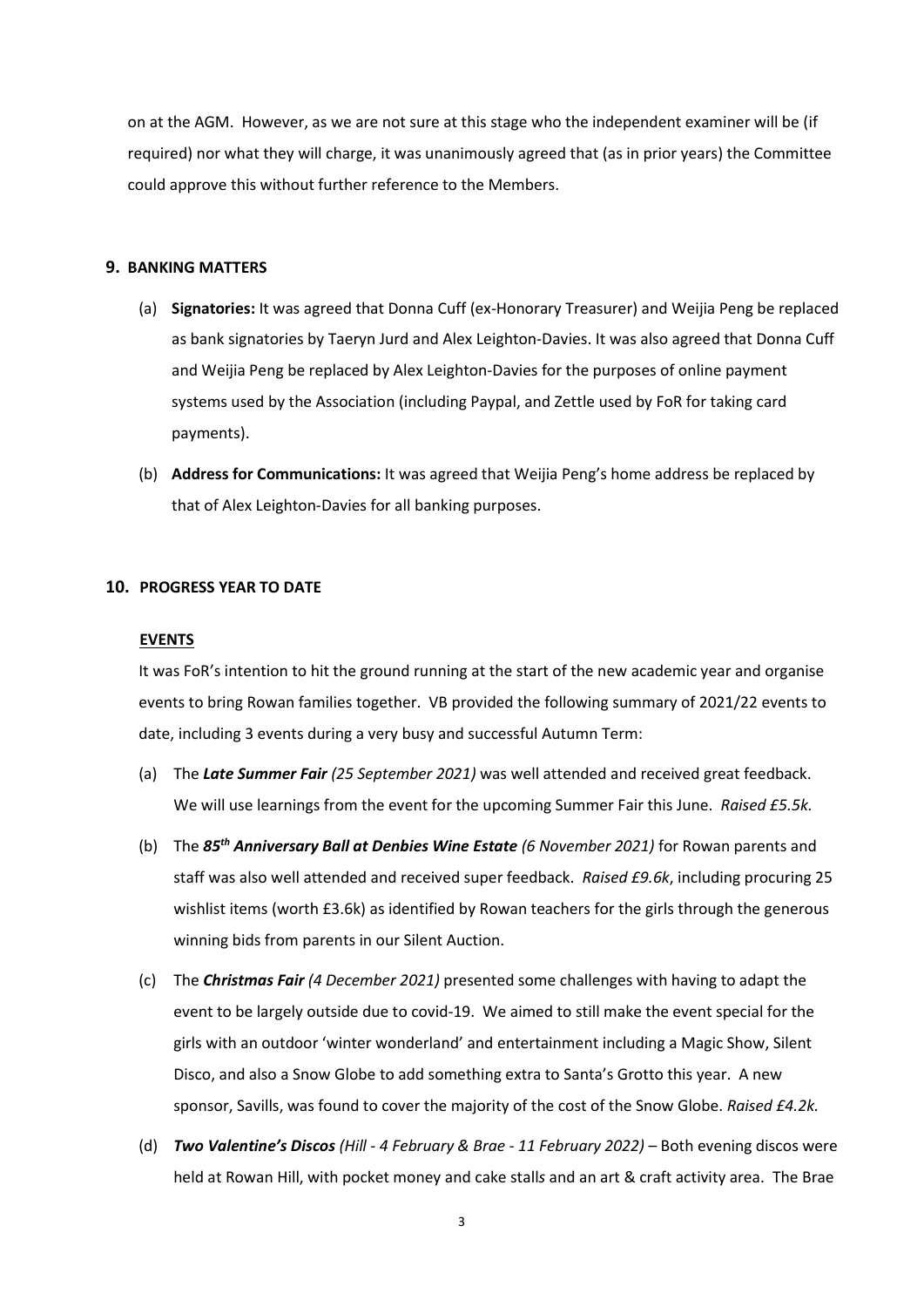party was the first such Valentine's event for the Brae and had two children's entertainers; whilst the Hill event was the traditional louder disco and dancing. We had some good feedback and some learnings from both events. Raised £2.1k.

- (e) The Curry & Quiz Night (18 March 2022) for parents was hosted by FoR at Rowan Hill with positive feedback, especially for the food prepared by Tom Allen (Rowan parent and professional chef). Raised £2.4k, including £1,000 for the DEC Ukraine Humanitarian Appeal from the Live Auction during the evening.
- (f) **Other FoR fundraising activities** this year have included Christmas cards, a wreath making workshop with local florist SurreyFlowerBee, and the 1930s Artwork Project in collaboration with Mrs Broadbent (A5 canvases produced by each pupil and on sale at the Denbies Ball).

Alex Leighton-Davies (ALD) noted that £21.5k has been raised since 1 September 2021 from the above events and activities, after procuring the Silent Auction wishlist items (£3.6k) and making the £1,000 donation to the DEC's Ukraine Humanitarian Appeal and total donations of £518 to the school's nominated charity Princess Alice Hospice (i.e. £400 from Christmas Card sales and £118 from an activity at the Curry & Quiz Night).

#### OTHER FoR WORKSTREAMS

VB shared the following updates:

- (g) Smiles2Smiles FoR received a great response from Rowan parents to the Christmas 2021 appeal for new toys and food items to support 300+ local families. PMN: FoR also recently collected Easter egg donations for Smiles2Smiles; and, donations of children's footwear for the charities Sal's Shoes and Conversion.
- (h) Second Hand Uniform Process
	- In February 2020, Uniformis started to fulfil FoR's second hand uniform sales, allowing parents to buy and sell uniform 24/7 through Uniformis' online platform. This received mixed feedback with some parents finding turnaround time slow and missing the opportunity of onsite sales to check the quality and sizing of items before purchasing.
	- With effect from 4 March 2022, FoR has brought its second hand uniform sales back inhouse and will run our own termly onsite sales. All sale proceeds will go to FoR, with the exception of blazers which are high value items and for which parents will receive 50% commission (where a Blazer Submission Form is enclosed with the blazer donation). Uniformis online sales will continue for parent-to-parent sales only - with no involvement or commission for FoR. The parent seller receives 88% of the sales price; Uniformis charge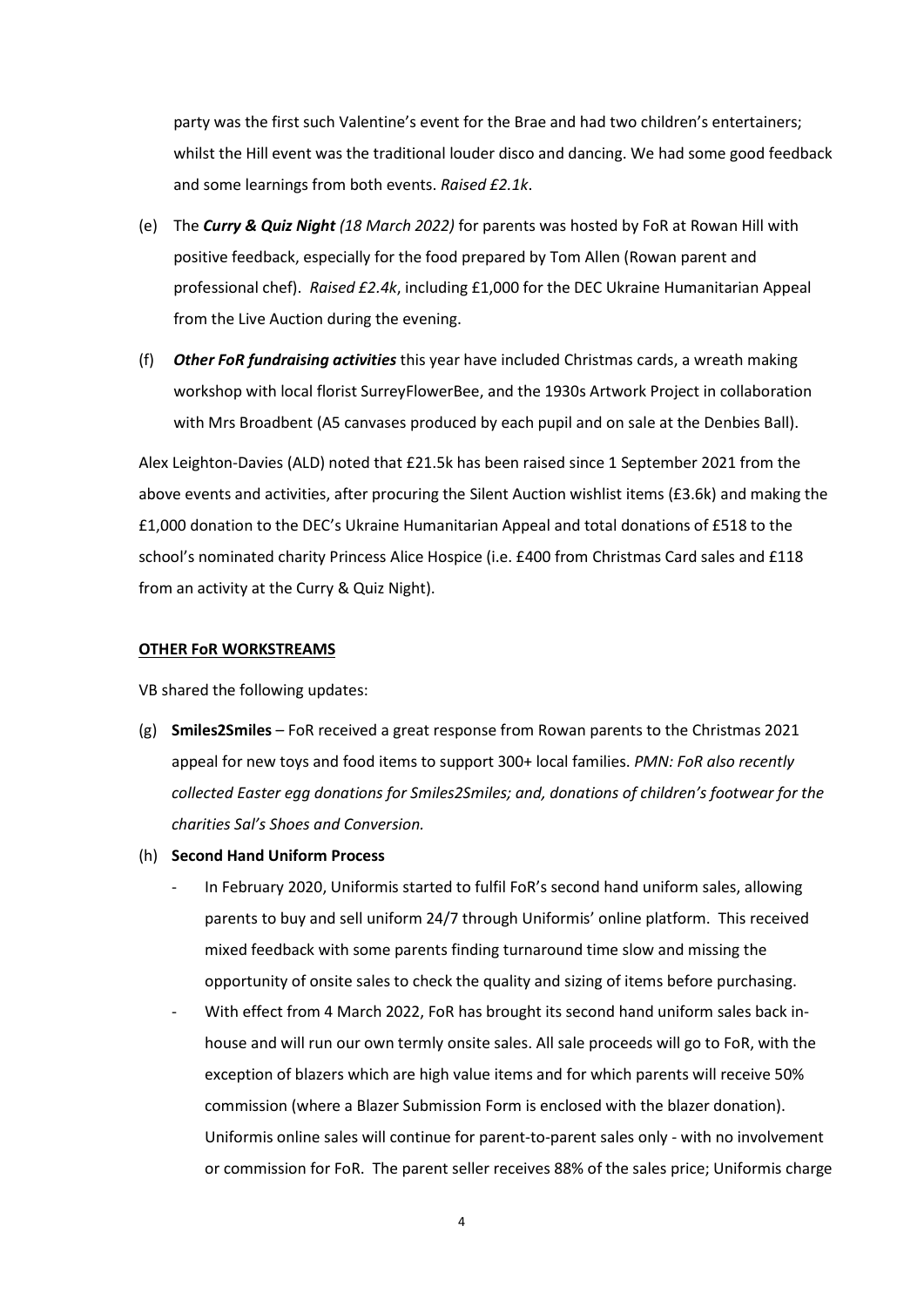10% commission and there is a 2% transaction fee. PMN: Details of the new second hand uniform arrangements were set out in FoR's clarion of 11 February 2022.

- VB and TJ collected the FoR's second hand uniform stock from Uniformis and VB has sorted it in readiness for our onsite sale in the Hill playground on 24 March 2022, including compiling a new stocklist of 570 items. The FoR shed at the Hill has been cleared to store the uniform stock going forward. It was noted that a lot of FoR stock was collected from Uniformis and not all of it appears to have previously been listed on Uniformis' website, thereby supporting the decision to bring FoR's uniform arrangements back in-house.
- Any uniform items donated under the old arrangements (i.e. pre-4 March 2022 and with a completed Uniform Submission Form) should continue to have parent commission paid once those items are sold. It was acknowledged in the meeting that tracking such individual sales and the associated commission is an onerous process for FoR's Uniform Reps and Weijia Peng (ex-Treasurer) confirmed it is very time consuming organising the payment of parent commissions - typically for small amounts and often to ex-Rowan parents. Deborah Allen suggested a blanket communication to ex-Rowan parents to waive their commission. Mrs Clarke proposed giving parents a window to revert to FoR on any outstanding commission payments, with a view to FoR being in a position by the end of 2022 of only having stock subject to the new arrangements – i.e. no parent commission payable, except on blazers. FOR Committee to discuss further at their next committee meeting and develop a proposal.

# (i) FoR Website – The FoR webpage is now hosted under the school's website: https://www.rowanprepschool.co.uk/parents-information/friends-of-rowan

It has been updated this term to include an overview of FoR, its activities and second hand uniform information - as well as key documents for parents' information such as FoR's Rules & Bylaws, Funding Proposal Voting Procedures, Funding Request Form, Accounts, Committee List, Blazer Submission Form etc. United Learning will be updating the FoR webpage in due course to include an additional page of photos of FoR events and sponsored projects.

(i) Social media – FoR provides updates on its activities and events on Instagram & Facebook https://www.instagram.com/friendsofrowan/?hl=en & https://m.facebook.com/FriendsofRowanPrep/. We plan to use our social media accounts (and Twitter https://mobile.twitter.com/friendsofrowan1) more regularly going forward to raise FoR's profile. This is in line with suggestions previously made at Class Rep meetings this year.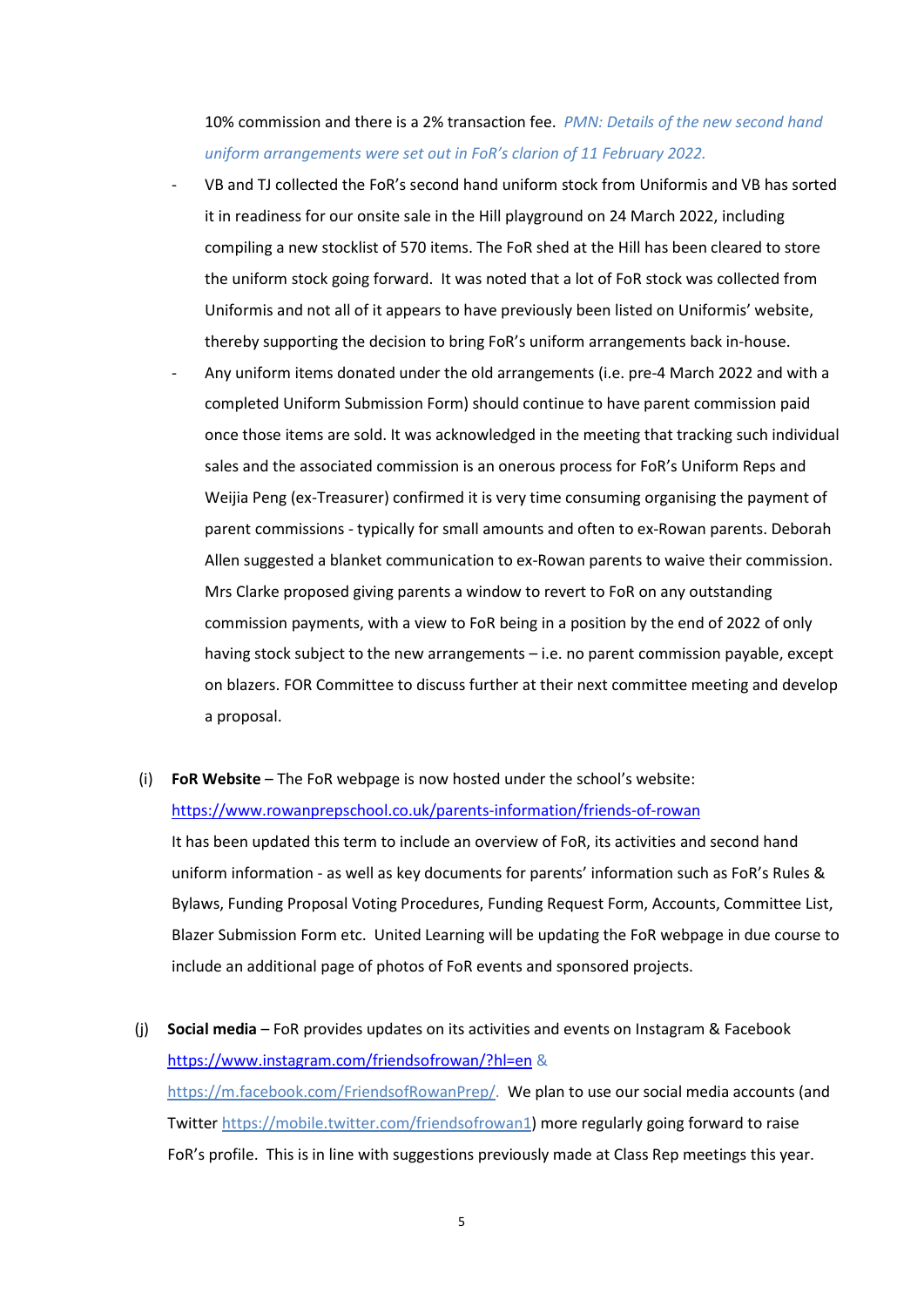#### 11. FUTURE PLANNED EVENTS & FUNDRAISING ACTIVITIES

TJ provided the following update on FoR's plans for Summer Term 2022:

- (a) Art Auction in collaboration with Mrs Broadbent (Art Department) Each Hill & Brae class has prepared a large canvas painting for FoR to auction during Arts Festival week. We are planning a silent auction and considering options for running it online. Mrs Clarke offered to include images of the canvases in Friday Notes/Sway or for Emma Ferguson to create a flipbook of the images. It was also agreed that we should launch the auction at the Arts Festival and close it at the Summer Fair, with the canvases on display at both events.
- (b) Summer Fair 11 June 2022 We have a new range of inflatables booked and 7 external stalls already signed up for the event. Savills has been secured as a sponsor and FoR will be seeking 15-20 local Claygate families to display Savills boards in the run up to the fair. Mrs Clarke noted that her Savills board for the Christmas Fair did not mention Rowan. VB confirmed the signs should have named the school (without noting event details) and that we will check this with Savills for the summer fair. Raffle prizes will be themed hampers, organised by the Class Reps. FoR will inform Class Reps of their respective year group's hamper theme before the Easter holidays.
- (c) Sports Days FoR will be providing refreshments at both the Brae & Hill Sports Days this June/July. Mrs Langham asked whether FoR planned to sell picnics online in advance for collection at sports day (as originally intended last year before covid-19 restrictions disrupted this). VB and TJ said FoR will consider this, perhaps for the Hill Sports Day which runs across lunchtime. Mrs Clarke noted that the Hill timings could be reviewed to see if there is any scope to allow the girls to join their families for a picnic lunch between events. Attendees at the AGM noted that parents would expect the girls' lunch to be provided by school and that some pupils may not have their family in attendance. It was also agreed at the meeting to have a separate area for any picnics, in order to avoid picnic blankets next to the events or the finish line. Mrs Langham asked if FoR had managed to book DE Photography to take photos on the sports days for parents to purchase and take home with them. VB confirmed that sadly the photographer is already booked on those dates and that she has not had much luck sourcing an alternative photographer who can offer the same 'on the day' printing service. Deborah Allen

6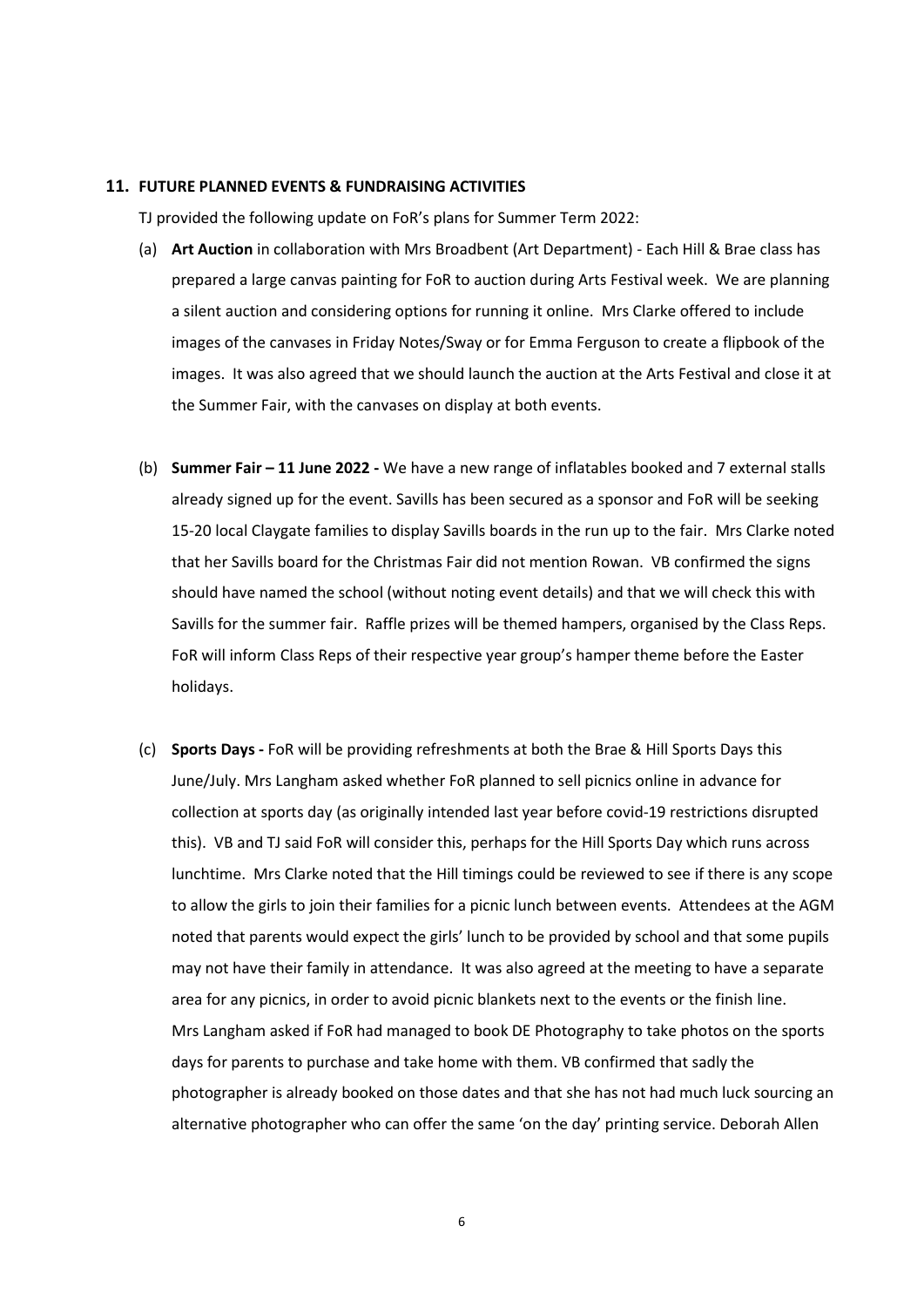mentioned she has a contact who may be available and would share their contact details with the rest of the Committee.

There was also discussion at the meeting regarding event ideas beyond this year:

- (d) Bonfire Night Mrs Clarke noted that a Bonfire Night event was very popular at her previous school - for example, a family ticket priced c.£25 for a fireworks display and a small funfair at Hinchley Woods Sports Ground, with hot drinks and pies on sale. There was enthusiasm at the meeting for this. Comments included the possibility of combining with another school (e.g. Shrewsbury) to help cover costs; complimentary tickets for school's neighbours; and, the need to consider marshalling for the event and parking arrangements, particularly the use of Telegraph Lane parking at night.
- (e) Parent event for 2022/23 Following the success of the Denbies' Ball, another parent party is planned for Spring Term 2023, less formal than a ball on this occasion. Deborah Allen confirmed that FoR are already looking at possible venues for this.
- (f) Wine tasting Mrs Du Toit noted that a previous FoR wine tasting evening had been very popular and could be repeated.

# 12. FUNDING PROPOSALS

- (a) Process VB reminded those in attendance that requests may be made by the school, FoR or any parent member to the FoR Committee to spend FoR funds on extra facilities for the benefit of Rowan pupils. Per FoR's Bylaws, funding requests up to £500 are considered by the FoR Committee. For funding requests over £500, all parents have a say in accepting such a request via the Class Reps' vote. PMN: FoR Rules & Bylaws, Funding Request Form & Voting Procedure are available on the FoR website.
- (b) Historic projects ALD provided the following examples of FoR sponsored projects over the last seven years: Playground equipment (£14k), Additional cellos & violins (£1k) for FoR's Y1 String Initiative; Y6 Gazebo (£10k), Rowan Radio equipment (£6k), Outdoor instruments (£8.7k), Lego Kits (£6k), Retractable Tiered Seating in Hill Hall (£15k), Hill Trim Trail (£10k) and Forest School (£1k) as well as co-sponsoring Author Visits and Library Resources with the school on an annual/bi-annual basis.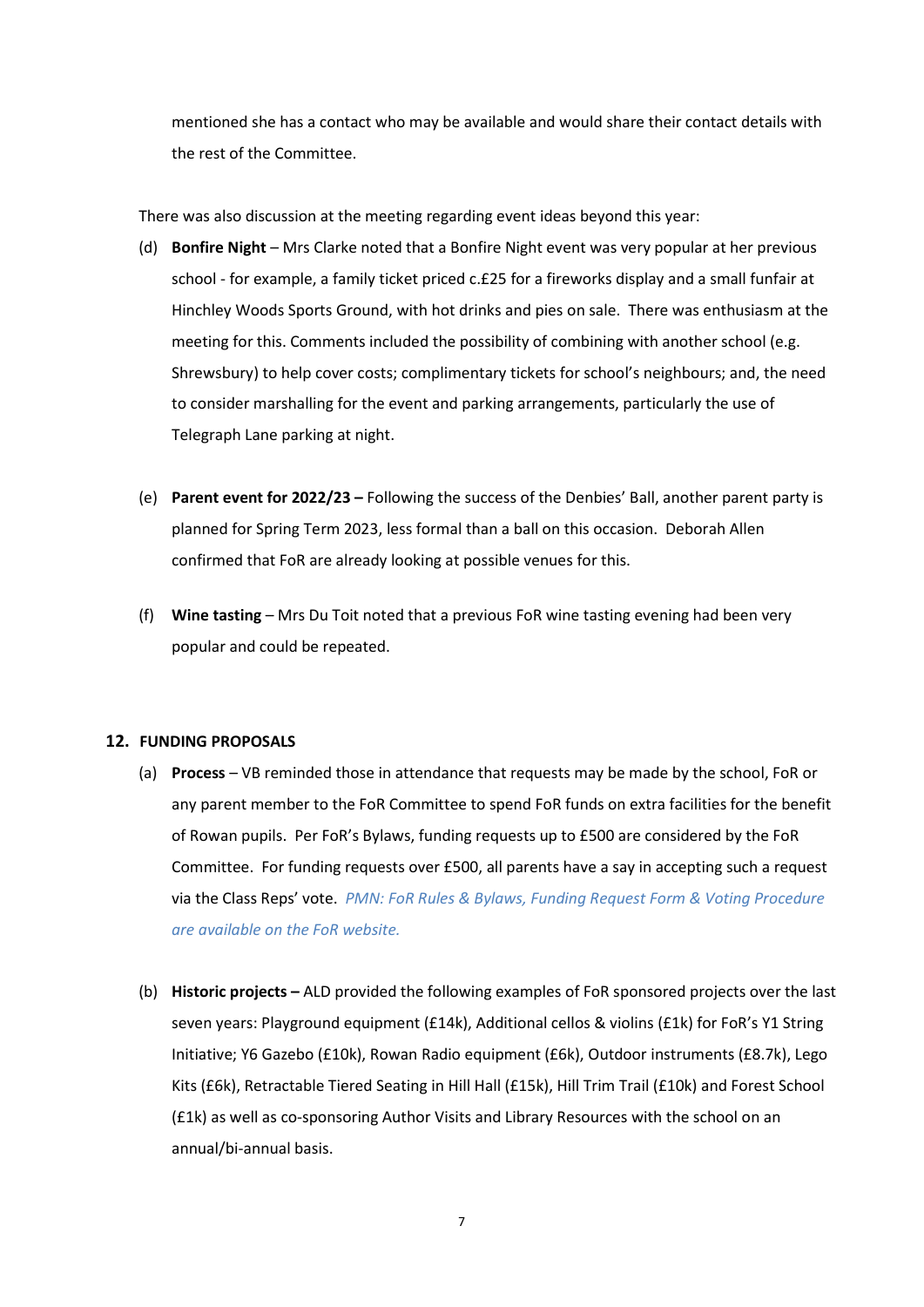(c) Current Year – ALD confirmed that the following funding requests have been approved since 1 September 2021:

> Author Visits for 2021/22 - £500 (not yet paid) Library Resources (Brae & Hill) for 2021/22 - £1,000 (not yet paid) Wellbeing Week – Mobile Climbing Wall for the Hill- £1,440 (paid) Wellbeing Week – Circus Skills Workshop for the Brae - £355 (paid)

After the above pledged amounts (and known expenses payable for the upcoming 2022 Summer Fair), FoR has total funds of £49k<sup>3</sup>. As per FoR's Bylaws, ALD noted that it is not the object of FoR to accumulate funds but rather to fund extra facilities for the school and engage in activities which support the school and advance the education of Rowan pupils. FoR met with Mrs Clarke and Mrs Langham (School Business Manager) on 25 January and 14 March 2022 to discuss funding ideas.

During the AGM, Mrs Clarke outlined the following two priority funding requests which the school are in the process of preparing:

- (i) Development of the Spinney at Rowan Hill A significant, phased project co-funded by the school and FoR. At present, Rowan girls can only use the Spinney for half the year as the winter weather makes it muddy and unusable from October to March. Whilst school has worked hard on the front playground at the Hill, the Spinney is widely acknowledged as the girls' favourite place to play and hugely enhances their wellbeing and imaginative and collaborative play. Phase 1 would involve re-surfacing the Spinney's grass playground area with artificial grass to allow use all year round, whilst maintaining the natural wooded area on the other half of the Spinney. Phase 2 would include the installation of an Eco-house (on the back strip of the Spinney, subject to planning permission) to enhance the girls' STEM learning, incorporating weather and plant studies as well as supporting wellbeing and sensory needs.
- (j) Virtual Reality Kits Technology to bring a fully immersive VR experience to Rowan pupils, bringing lots of different environments to the classroom across a range of subjects.

School plans to present the above two funding requests to FoR at the start of Summer Term 2022 for discussion with Class Reps, with a view to Phase 1 of the proposed Spinney development project being undertaken during the summer holidays.

 $3$  Total current funds of £49k does not include 2021/22 membership subscriptions due of £2.3k or uniform sale proceeds for the year.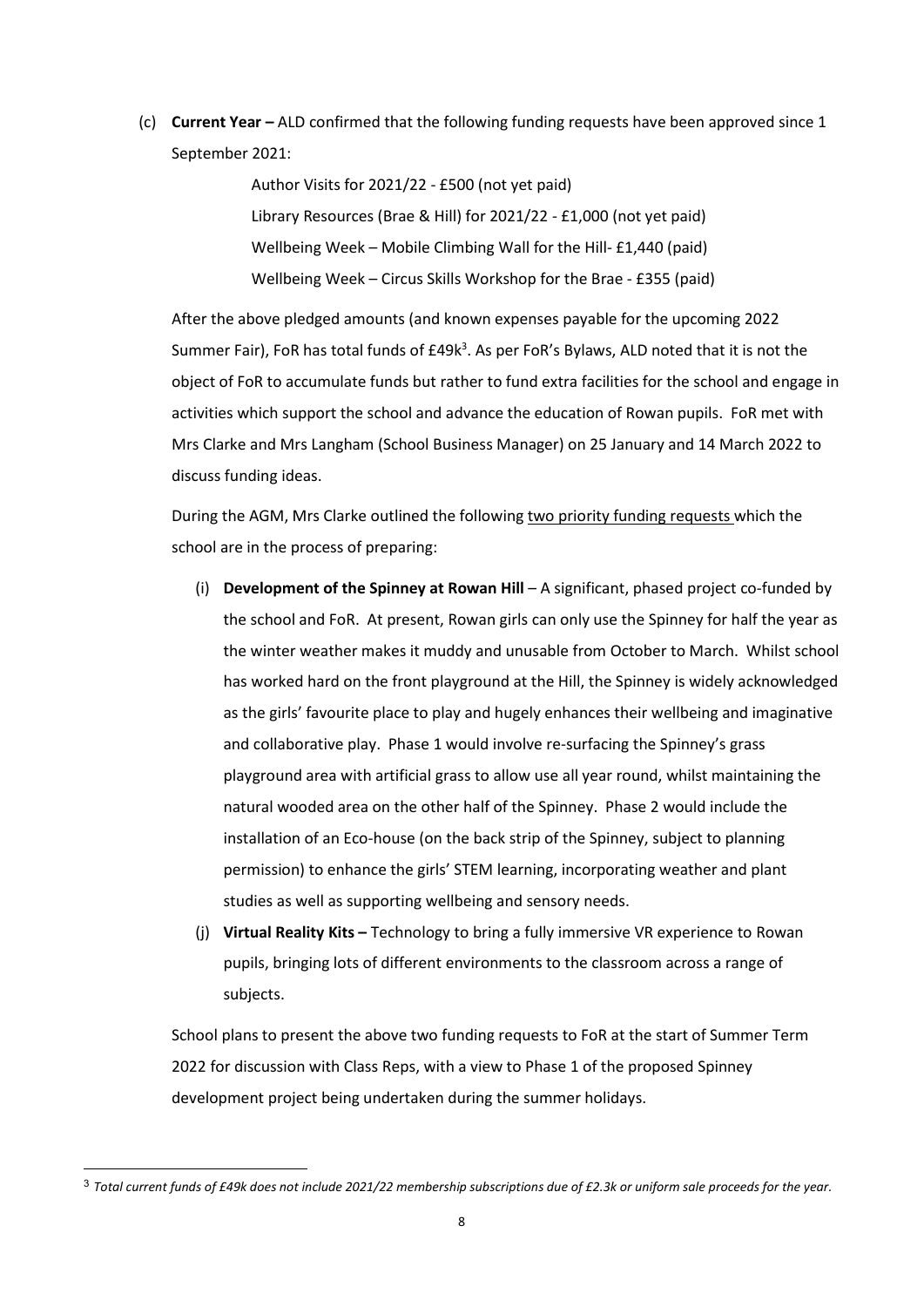# 13. Date of Next Class Reps Meeting

The next Class Reps meeting is on Wednesday 27<sup>th</sup> April 2022 (9am) at The Foley, Claygate.

#### 14. Any Other Business

- There was some discussion at the meeting as to how best FoR could communicate with parents (e.g. to share deadline reminders, request volunteers or donations for FoR events), whilst being mindful that parents already receive a lot of information from school. VB confirmed that FoR have historically only emailed Class Reps but we now have a Class Reps WhatsApp Group to assist in more easily sharing information and reminders. The 'Class Lists' app and shared Google spreadsheets were both suggested as transparent, interactive ways of sharing information on event volunteers and planning. FoR will give consideration to both of these suggestions.
- Mrs Achana Sanjeev, who's daughter has recently joined Reception, kindly offered to help FoR when she can.
- Mrs Clarke invited FoR to present at the Parents Information Evenings in September 2022.
- Mrs Clarke thanked Mrs Buss, Mrs Jurd and the FoR team for all their efforts this term and for organising so many events with great success.
- VB thanked everyone for attending the AGM and closed the meeting.

Appendix: AGM Meeting Agenda 21 March 2022